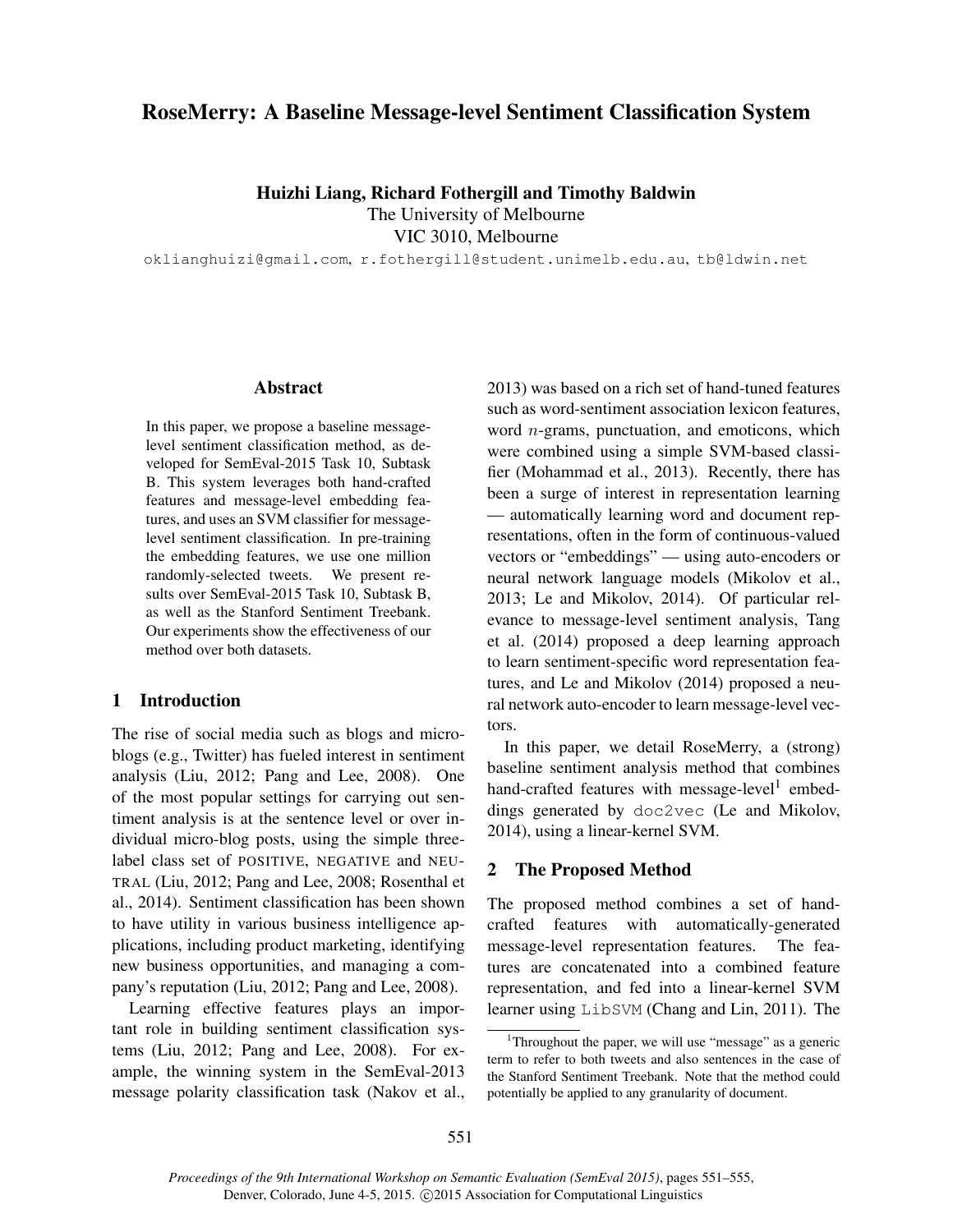

Figure 1: System architecture

architecture of the method is shown in Figure 1.

Our interest in sentiment analysis stems from a desire to use it as part of a commercial text analytics system. As such, there is an overarching constraint associated with the system and all third-party components must be licensed in a manner which is compatible with commercial use. In our description below, we point out places where we were unable to use notable resources because of this constraint.

The message-level embeddings are pre-trained using doc2vec over the combination of the training data and a random sample of 1M English tweets, as detailed in Section 2.1. The hand-crafted features are based heavily off the work of Mohammad et al. (2013), and are detailed in Section 2.2. Finally, the d-dimensional message-level embedding is concatenated with the N-dimensional hand-crafted features to form a  $d + N$ -dimensional combined feature vector. We experiment with each of the two feature subsets, in addition to the combined feature set.

One significant divergence from Mohammad et al. (2013) is that we do not use many of the sentiment lexicons, due to non-commercial licensing. Given that one of the key findings in that work was that lexicons are one of the most reliable features, we expect that this will have a large impact on our results.

#### 2.1 Message-level embeddings

The message-level embeddings are generated using doc2vec (Le and Mikolov, 2014). In this framework, words and documents are represented in a common d-dimensional space, using real-valued vectors. The embeddings are learned by prediction of each word in a given document based on the document embedding and word embeddings of its surrounding context. The document vector acts as another word which captures the larger context of a word that is missing from its immediate word context.

The word and document vectors are trained using stochastic gradient descent, based on back propagation.

After pre-training, the document vector of each training document is used as its representation, and test documents are fed through the pre-trained autoencoder to generate a message-level embedding.

## 2.2 Hand-crafted features

The hand-crafted features are largely lexical:

• word *n*-grams: binary features capturing the presence or absence of word n-grams observed in the training data, i.e. contiguous sequences of *n* words ( $n \in \{1, 2, 3, 4\}$ ); we also included binary features for non-contiguous 3- and 4 grams included in the training data (n-grams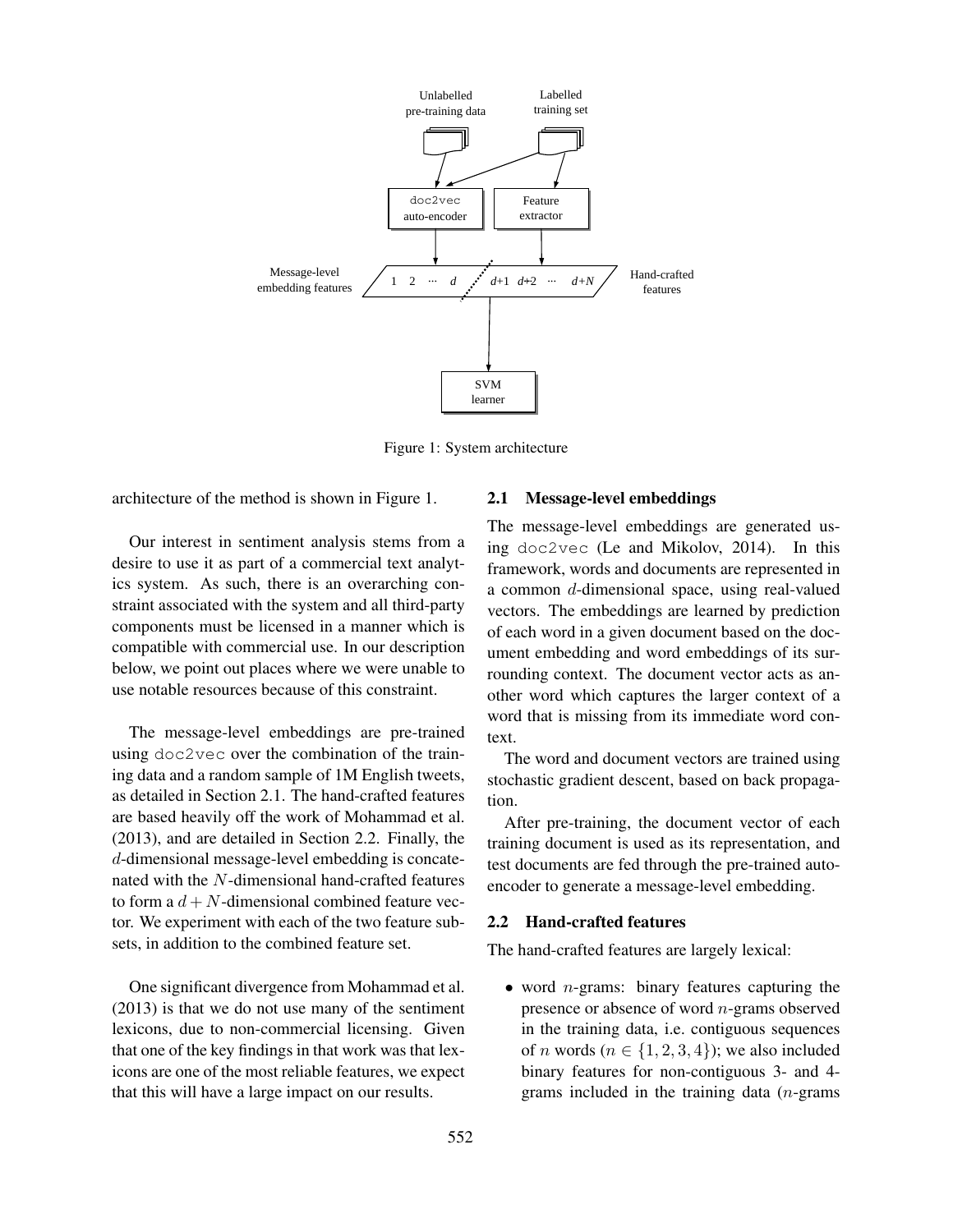with one non-final word removed)

- $\bullet$  character *n*-grams: continuous features capturing the proportion of contiguous character  $n$ grams ( $n \in \{3, 4, 5\}$ ) of each type observed in the training data, which make up a given message
- proportion of words in all caps: the proportion of words which are in all caps (e.g. *YAY*)
- punctuation features: the proportion of tokens which are made up of multiple exclamation marks, question marks, or a combination of the two (e.g. *??!*)
- elongated words: the proportion of words which have "elongated" vowels, i.e. a given vowel repeated more than twice (e.g. *coool*)
- proportion of emoticons: the proportion of tokens which are (a) positive- and (b) negativepolarity emoticons, as identified by Chris Potts' scripts<sup>2</sup>
- polarity of message-final emoticon: if the last token is a polarised emoticon, its polarity (NEGATIVE, POSITIVE or None)
- negated words: the presence or absence of words in "negated contexts", where a negated context is defined as span from a negation word<sup>3</sup> to a punctuation mark (matching the regular expression  $[,$ :::!?])

# 3 Experiments

In this section, we will detail the experimental setup and the results of our experiments.

## 3.1 Datasets

We evaluate our method over two labelled datasets, and also two unlabelled datasets to pre-train doc2vec, as detailed below.

|                 | Training   | Development | Test |
|-----------------|------------|-------------|------|
|                 | <b>Set</b> | <b>Set</b>  | Set. |
| <b>POSITIVE</b> | 3043       | 438         | 1038 |
| <b>NEGATIVE</b> | 1177       | 2.12        | 365  |
| <b>NEUTRAL</b>  | 4082.      | 542.        | 987  |

Table 1: The number of POSITIVE, NEGATIVE, NEUTRAL documents in the SemEval-2015 dataset

|                 | <b>Training Set</b> | <b>Test Set</b> |
|-----------------|---------------------|-----------------|
| <b>POSITIVE</b> | 3606                | 444             |
| <b>NEGATIVE</b> | 3304                | 428             |
| <b>NEUTRAL</b>  | 1623                | 226             |

Table 2: The number of POSITIVE, NEGATIVE and NEUTRAL sentences in the Stanford Sentiment Treebank dataset

## 3.1.1 Labelled Datasets

SemEval-2015 Dataset: the official SemEval-2015 Task 10, subtask B dataset, comprised of tweets which have been hand-labelled for sentiment at the message-level (in terms of POSITIVE, NEGA-TIVE and NEUTRAL sentiment). The dataset is partitioned into three components, as detailed in Table  $1$ :<sup>4</sup> (1) training set, (2) development set, and (3) test set.

Stanford Sentiment Treebank Dataset: a collection of movie review documents from www. rottentomatoes.com, which have been sentence tokenised and annotated for sentiment at the sentence level (Maas et al., 2011) and prepartitioned into training and test data, as detailed in Table 2. Socher et al. (2013) additionally annotated the data at the phrase and lexical levels, but we use only the sentence-level annotations in this paper.

#### 3.1.2 Unlabelled Datasets

Twitter Dataset: a random sample of 10M English tweets from a 5.3TB Twitter dataset crawled from 18 June to 4 Dec, 2014 using the Twitter Trending API. This is used as additional data to pre-train the message-level embeddings for the SemEval-2015 Dataset.

IMDB Dataset: a 100K sentence movie review dataset from www.imdb.com, collected by Maas

<sup>2</sup>http://sentiment.christopherpotts.net/ tokenizing.html

 $3$ Defined based on Chris Potts' word list: http:// sentiment.christopherpotts.net/lingstruc. html.

<sup>&</sup>lt;sup>4</sup>As the labels have not been released for the progress test set, we omit this from the table.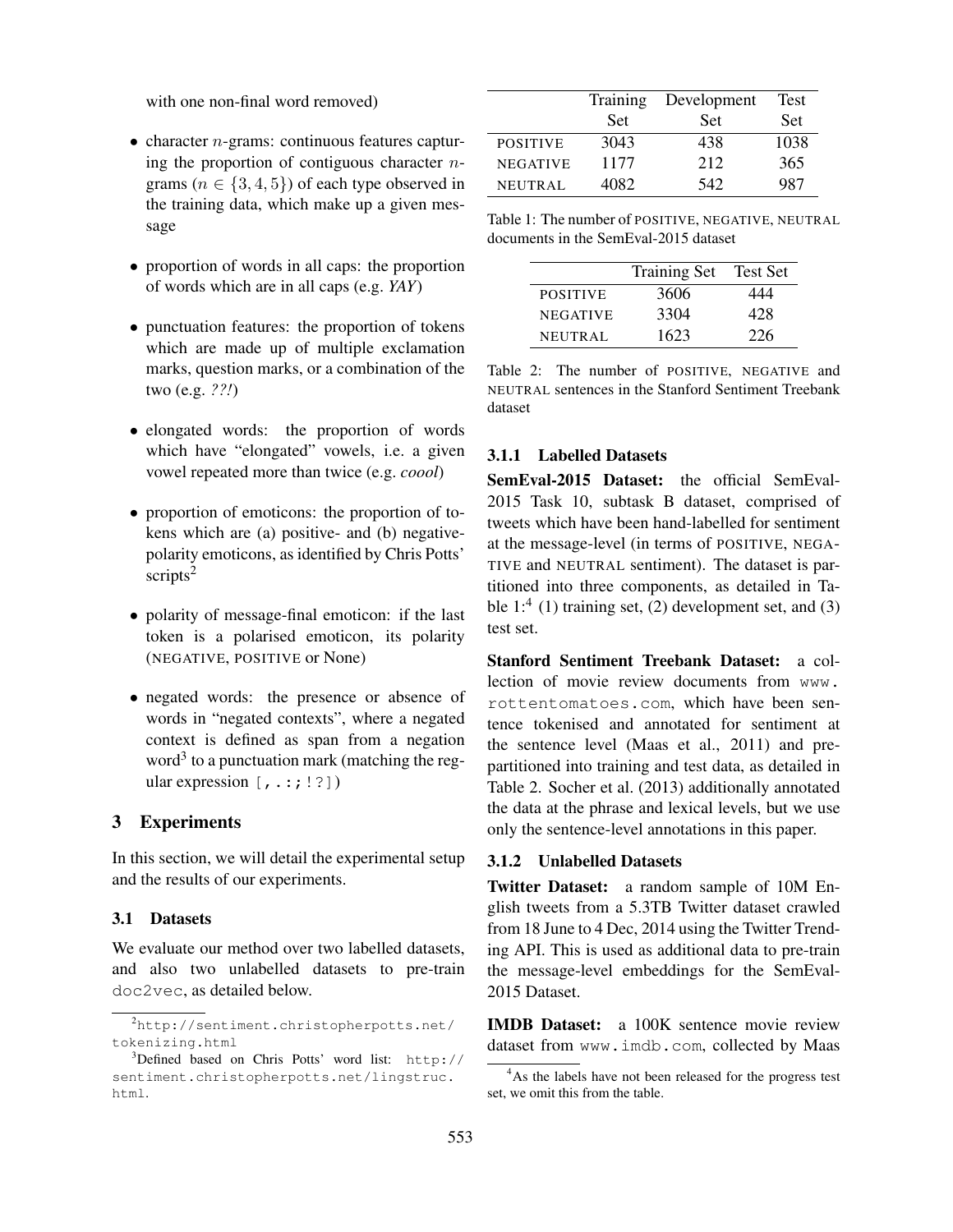et al. (2011). This is used as additional data to pretrain the message-level embeddings for the Stanford Sentiment Treebank dataset.

## 3.2 Experimental setup

To evaluate the effectiveness of the different feature sets, we report on results as follows:

- **RM-manual**: only hand-crafted features
- **RM-doc2vec**: only message-level embeddings
- **RM-all**: both hand-crafted features and message-level embeddings

As our primary evaluation metric, we use  $F1_{PN}$ , which is the average  $F1_{PN}$  for the POSITIVE (i.e.,  $F1_{pos}$ ) and NEGATIVE classes (i.e.,  $F1_{neg}$ ):

$$
\text{F1}_{\text{PN}}=\frac{\text{F1}_{\text{pos}}+\text{F1}_{\text{neg}}}{2}
$$

We also report the overall classification accuracy (Acc) across the three classes, and the  $FI_{PN}$  score of each class (i.e.,  $F1_{pos}$ ,  $F1_{neg}$  and  $F1_{neu}$ ).

For the message-level embeddings, we used  $d =$ 100 and a context window size of 10. We used LibSVM with a linear-kernel and default parameter settings.

#### 3.3 Experimental results

In this section, we present the results first over the SemEval-2015 datasets, and then over the Stanford Sentiment Treebank.

### 3.3.1 Results for SemEval-2015

The results for the SemEval-2015 test set and progress test set are shown in Table 3. Figure 2a is a learning curve of RM-doc2vec, pre-trained over varying numbers of documents. We can see that the results plateau at 1M tweets; this is the document collection size we used for pre-training RM-doc2vec and RM-all in our official runs. The overall Acc and F1 of each class for the three feature sets are shown in Figure 2b. RM-doc2vec is marginally better than RM-manual overall, and for the NEGATIVE class in particular. When combined, RM-all outperforms the two component feature sets across all classes, pointing to (weak) complementarity between the two feature sets.



Figure 2: The learning curve for RM-doc2vec, and the Acc,  $F1_{pos}$ ,  $F1_{neg}$ , and  $F1_{neu}$  results for SemEval-2015



Figure 3: The learning curve for RM-doc2vec, and the Acc,  $F1_{pos}$ ,  $F1_{neg}$ , and  $F1_{neu}$  results for the Stanford Sentiment Treebank

## 3.3.2 Results for the Stanford Sentiment Treebank

The learning curve for RM-doc2vec over the Stanford Sentiment Treebank with varying numbers of unlabelled (IMDB) documents is given in Figure 3a. RM-doc2vec performed best when pretrained over 50K documents (plus the Stanford Sentiment Treebank data), and this is the model we include in the remainder of our results over this dataset. Figure 3b shows the Acc, in addition to the per-class F1 over the Stanford Sentiment Treebank for the three feature sets. The overall trend is strikingly similar to that for SemEval-2015, with the combined feature set performing marginally better than the two component feature sets in all cases.

## 4 Conclusion

In this paper, we described the method used in our official submission to the SemEval-2015 message polarity classification task, which combines message-level embeddings with hand-crafted features using a simple linear-kernel SVM. We pre-